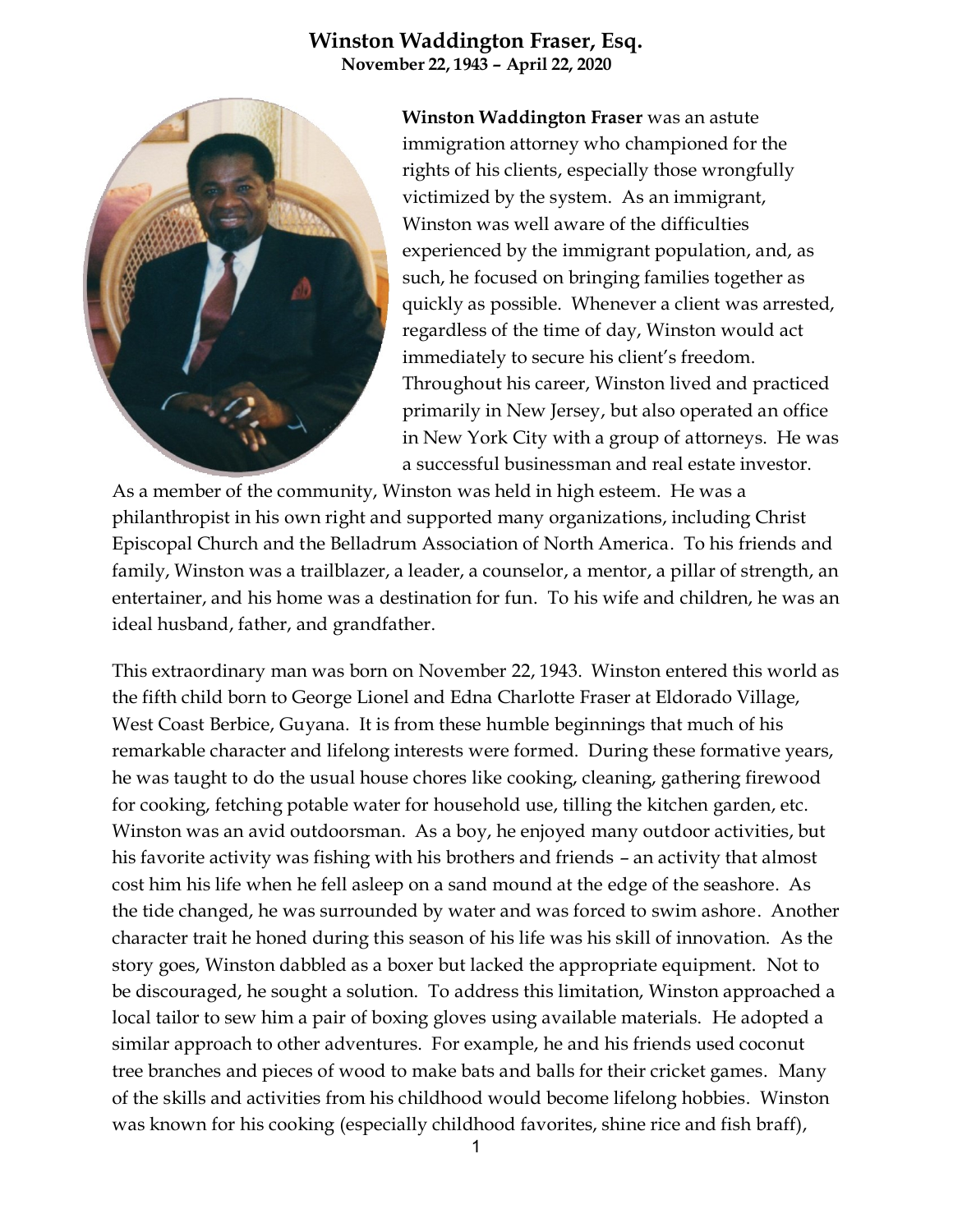## **Winston Waddington Fraser, Esq. November 22, 1943 – April 22, 2020**

gardening in his backyard, fishing trips to the Jersey Shore, and engaging in hour-long tennis matches in the park.

Winston began his educational journey at St. Albans Anglican School (now Belladrum Primary), where he completed his foundational education and primary school certificate. It is during these years at St. Albans that he acquired the nickname "Largie." Winston enrolled as a student at Tutorial High School in Georgetown, where he spent four years reading for the Ordinary Level of the General Education Certificate (GCE) Examination. His tenure and success at Tutorial High School would change the trajectory of his life.

Following his success at the GCE exams, Winston was offered employment as a temporary Math teacher at Tutorial High - a position he held for about three months. Next, he secured a permanent position at the MU (Mechanical Utilities) Stores at the McKenzie Bauxite Company, Linden, Upper Demerara River. His stay in Linden was short, as he was accepted to Howard University (USA) to pursue a Bachelor's of Science degree in Chemistry. Winston moved to the USA and started as an undergraduate at Howard in the fall of 1965. While living in Washington DC, he worked for The Redskins, the NFL home team for the Washington metro area. This team would become his favorite football team for life.

Winston graduated from Howard University in 1969 and moved to New Jersey after securing a Fellowship in Chemistry at the New Jersey Institute of Technology (NJIT). Winston left NJIT to work as a pharmaceutical representative for CIBA-Geigy Pharmaceuticals (currently, Novartis Pharmaceuticals). While at CIBA-Geigy, he enrolled in Seton Hall University's Law School in his quest to become a lawyer – fulfilling a promise he made when he left Guyana. He graduated from Seton Hall in 1974, was admitted to the New Jersey Bar in 1975, and resigned from CIBA-Geigy to join the law firm, White, Crawford, and Fraser. Winston eventually started his law practice to focus on immigration and real estate cases, which would remain his specialty until he retired in 2001.

While living and working in New Jersey, Winston met Ms. Phyllis Denbow, a fellow Tutorial High School alumnus. This meeting led to the renewal of friendship, blossomed into courtship and love, and culminated with marriage in 1970. This loving union produced two wonderful, loving, and caring children, Brian, a graphic design engineer, and Stephanie, a registered nurse. Stephanie would give Winston his first grandchild, Melanie. On April 22, 2020, this devoted family surrounded Winston Waddington with love as he transitioned from this world – the sunset of a life welllived.